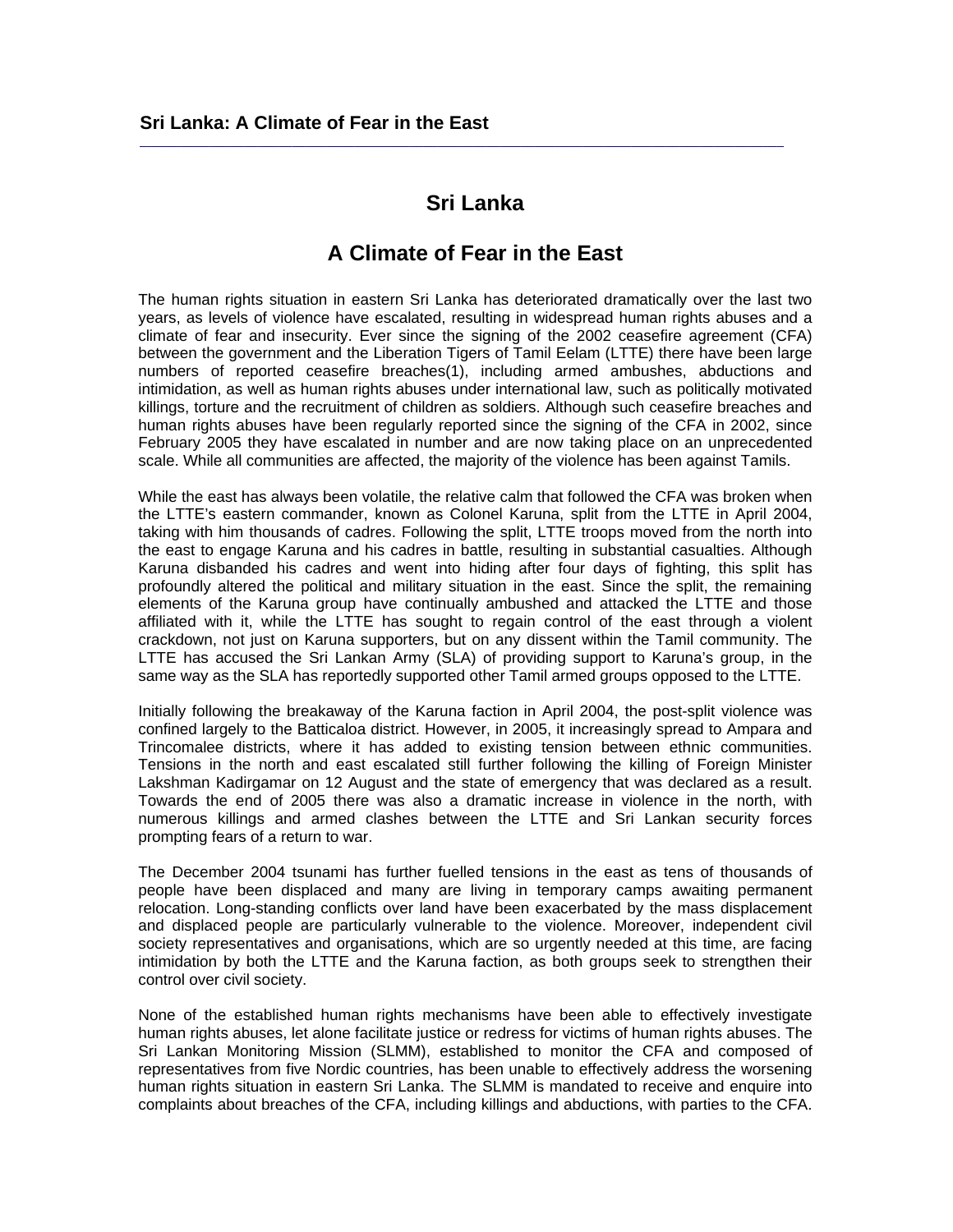However it does not have a mandate to independently investigate these breaches and can therefore do little more than raise the complaint with the allegedly responsible party. Likewise, international agencies with monitoring or protection mandates, including The United Nations Children's Fund (UNICEF), The Office of the United Nations High Commissioner for Refugees (UNHCR) and the International Committee of the Red Cross (ICRC) receive complaints of human rights abuses in relation to their areas of competence, but are also in practice restricted to raising these concerns with the allegedly responsible party. The National Human Rights Commission (NHRC) is mandated to monitor and investigate violations by state actors only, although it does register complaints about abuses by the LTTE.

This was the situation found by an Amnesty International delegation when it visited the east of Sri Lanka in August 2005. During this mission the delegates travelled to Ampara, Batticaloa and Trincomalee districts and met with victims of human rights abuses, community representatives, civil society organisations, local and international NGOs, UN agencies and representatives of the police and local government. During their visit to Sri Lanka Amnesty International delegates also met with central government representatives in Colombo and LTTE representatives in their political headquarters in Kilinochchi.

### **Political killings**

The current spate of politically motivated killings is among the most serious and widespread human rights abuses in the east. The majority of these unlawful killings are reportedly committed by the LTTE, although the Karuna group is also apparently responsible for a large number. Some killings also appear to be committed by other Tamil armed groups. The security forces have reportedly carried out a number of killings. During Amnesty International's visit to the east the organisation documented a number of alleged killings by the LTTE, the Karuna group and the Sri Lankan Army. However, details of these killings are not provided in this report in order to protect the security of the victim's families.

Although the LTTE had reportedly continued to kill those it viewed as opponents since the signing of the CFA, the scale and scope of these killings has risen dramatically since the April 2004 split, with killings reported almost daily towards the end of 2005. According to the SLMM over 200 people were killed in 2005, although local organisations in the east believe that many killings go unreported and the actual figure is far higher.

Given the nature of the struggle between the LTTE and Karuna group to control the Tamil community in the east, it is inevitable that most of the victims of killings have been Tamil, although there have been some killings of Muslims and Sinhalese. However, the range of people being targeted by both sides appears to be expanding. While most of those killed immediately following the split had clear links either to the LTTE or the Karuna faction, increasingly many of those killed are civilians with little or no evident connection to armed activity, including journalists, academics, teachers and farmers, as well as former members of Tamil armed groups who have not been involved in armed activities for a long time. As the killings escalate, civilians are increasingly trapped between the two sides. They are often forced to cooperate with one group and then seen as complicit with them and targeted by the other.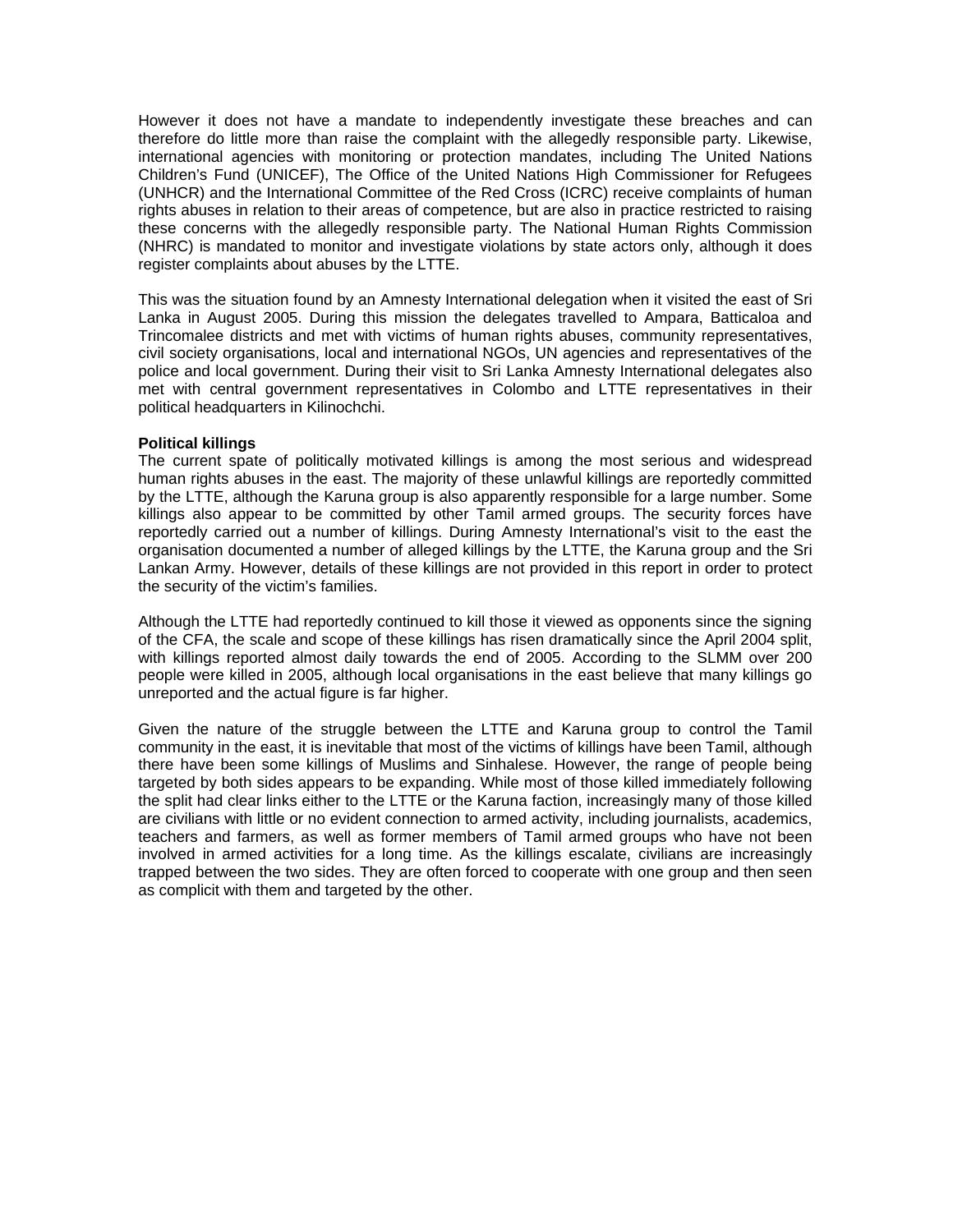Since the research for this report was carried out there has been a further escalation in killings, both in the east and north. Examples of recent killings include:

- On 24 December 2005, Tamil National Alliance MP and North East Secretariat on Human Rights (NESOHR) member Joseph Pararajasingam was shot and killed at a midnight church service in St Mary's Church, Batticaloa by unknown assailants
- On 2 January 2006 five high school students were killed in Trincomalee. Although the Sri Lankan army first claimed they were killed by a grenade that the students were carrying, following a post mortem it was revealed that the students had been shot, three of them in the head. The President ordered an inquiry into the killings.
- Three women from the same family, Bojan Renuka, Bojan Shanuka and Bojan Arthanageswary were shot and killed in their home in Manipay, Jaffna district on 15 January 2006 by unknown assailants.

Deliberate killings of civilians are breaches of international humanitarian law. The rules contained in Article 3 common to all four Geneva Conventions ("Common Article 3"), which apply in any situation of non-international armed conflict, represent a minimum standard that those engaged in conflict should never depart from and are considered customary law binding on all parties, including armed groups. Common Article 3 prohibits "violence to life and person, in particular murder of all kinds" against "persons taking no active part in hostilities" – including members of armed forces who have surrendered, been captured or are not taking part in hostilities because they are sick or wounded. Civilians lose this protection only if, and for such time as, they take a direct part in hostilities. While the LTTE often claims that those killed are spies or otherwise engaged in hostilities, this does not always appear to be supported by the facts.

Not only is the number and range of people being killed expanding, but so also are the areas in which killings are taking place. Initially following the split the killings were mainly in Batticaloa district, but in 2005 killings were reported from Ampara and Trincomalee districts, as well as from Jaffna and other areas in the north.

People interviewed by Amnesty International in the east said that the widespread political violence is increasingly fusing with criminal violence, further confusing the situation and heightening the population's sense of insecurity. For example, it is reported that people are using the split between the LTTE and the Karuna group to settle personal grudges, by accusing each other of involvement with one or the other side. The killings are creating a climate of fear and insecurity and many of those who can afford to do so are leaving the east in order to escape the violence.

On 3 August 2005, an unidentified woman's body was found raped and strangled in a locked hall at the Central College, Batticaloa. The judicial inquiry into the woman's death showed that she had been tortured and raped before being killed by a blow with a blunt object to her head. Police informed Amnesty International delegates that they believe that the woman was an LTTE member who was gathering information on the Karuna group's activities. If this is the case, it is the first case known to Amnesty International where rape has been used in the context of the recent political killings.

The vulnerability of civilians to this violence has been increased by the huge displacement following the tsunami. Those living in internally displaced persons (IDP) camps have little security or opportunity to escape and go into hiding if they are threatened by an armed group and are therefore extremely exposed(2). Some of those living in tsunami IDP camps have been killed, reportedly by the LTTE. Moreover, the Deputy Inspector General of Police (DIG), Eastern Range, told Amnesty International that tsunami IDP camps are becoming a common site for armed attacks on security forces. Accordingly the security forces have reduced their presence in some of the camps, resulting in the withdrawal of state protection for this vulnerable population.

For the families of those killed by armed groups, there is no possibility of redress or reparation. Many of them are too afraid to report the killings and are themselves living in fear of further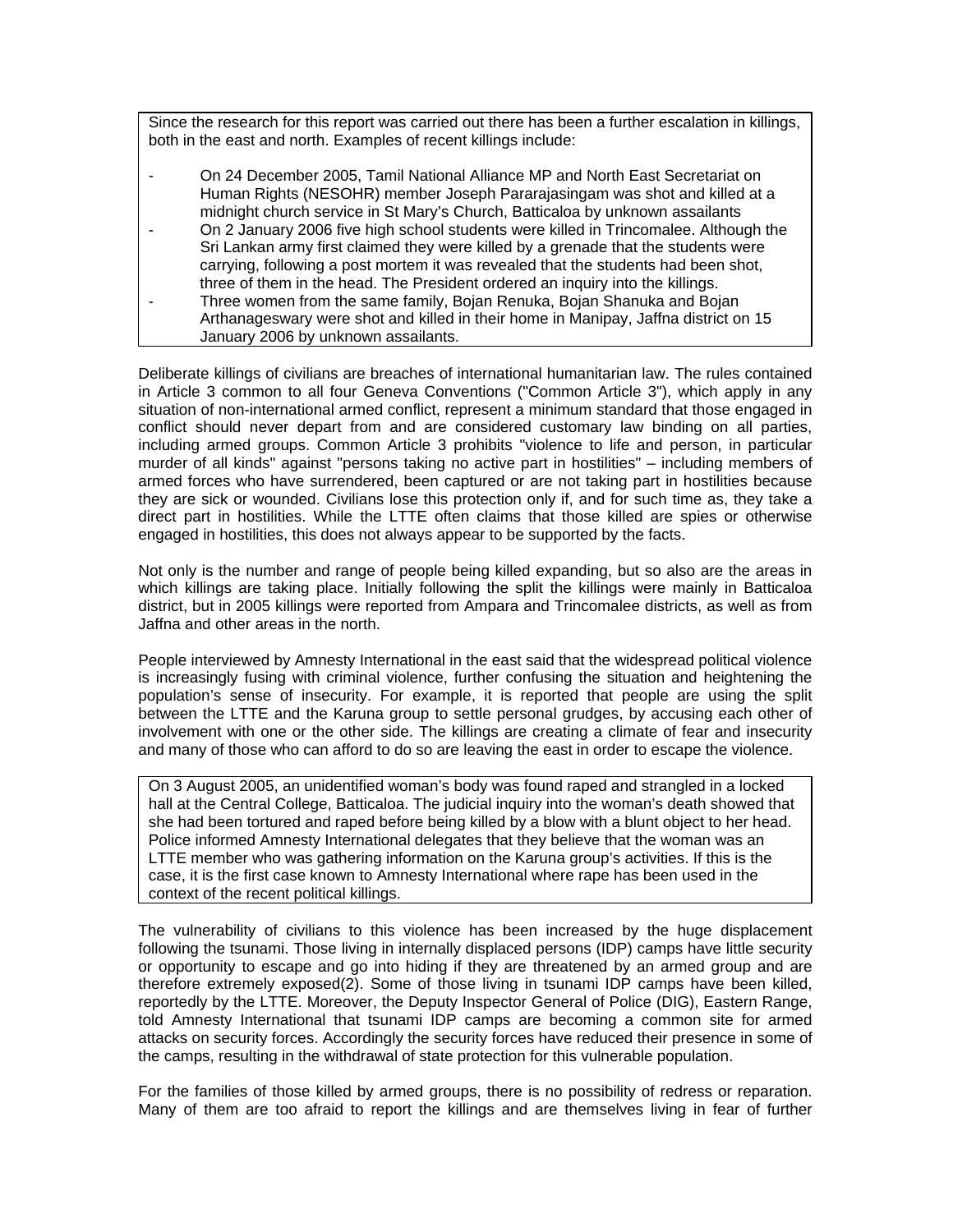attacks. Although the police have responsibility for investigating the killings and arresting the suspected perpetrators, the DIG Eastern Range told Amnesty International that the police cannot effectively investigate political killings and that "we have no way of catching those responsible and we cannot provide special protection to individuals who are at risk unless they are politicians or other important people". When families report killings to the SLMM, the SLMM can only make enquires of the Sri Lankan state and LTTE. The SLMM has no mandate to address the Karuna group, which is not a party to the ceasefire.

Under international human rights law Sri Lanka has an obligation to protect all those within its jurisdiction (which includes those in the areas of the country under LTTE control) from abuses by armed groups or other non-state actors. This obligation of "due diligence" requires the state to take steps to prevent the killings and to ensure that those who commit them are brought to justice and that the families of those killed are able to obtain redress. While Amnesty International acknowledges the difficulties of the Sri Lankan context, the authorities do not appear to have made sufficient efforts to do this, despite the fact that the majority of killings have taken place in government controlled territory.

The one initiative taken by the authorities to address the killings was the establishment of a Presidential Commission of inquiry into the alleged attacks on LTTE cadres in Batticaloa and Ampara districts. This was in response to LTTE concerns following the killing of the LTTE's eastern commander, Kaushalyan, in February 2005, apparently by the Karuna group. The Presidential Commission was appointed in March 2005 and held hearings in Ampara in March and Batticaloa in April. However, the scope of the inquiry was limited to a small number of killings of LTTE cadres and the only witnesses who gave evidence to the inquiry were members of the security forces and the SLMM. No civilians or civil society representatives appeared before the inquiry, partly due to security concerns. The findings of the inquiry have still not been made public.

It appears that the Presidential Commission was a missed opportunity to comprehensively investigate and address the climate of violence in the east and the spiralling killings committed by all parties. In so severely restricting the scope of the inquiry and failing to facilitate the participation of civil society, including by failing to provide adequate security and confidentiality for civilian witnesses, it will be difficult for the commission's findings to effectively address the complex nature and causes of the violence in the east or make meaningful recommendations to end the violence and protect those most vulnerable.

## **Recruitment of child soldiers**

Agencies working with children reported that, before the April 2004 split between the LTTE and the Karuna faction, there was a real sense that the LTTE might be prepared to end its practice of child recruitment. However, following the split and Karuna's release of an estimated 1,800 child soldiers, there was widespread re-recruitment of these children by the LTTE throughout the rest of 2004.

There was a lull in reports of child recruitment immediately following the tsunami, but reports rose again during summer 2005 as children were recruited at temple festivals. UNICEF reported that in July there were 97 reported cases of child recruitment, 55 from Batticaloa district alone(3). It therefore appears that the large international presence following the tsunami has not significantly helped to protect children from recruitment. It is widely believed that the escalation in child recruitment since 2004 is due to the LTTE's attempts to make up for the cadres they lost due to the Karuna split, regain control of the east and ready themselves for any potential return to war. Many of the recruited children are forcibly abducted by the LTTE, while some others do choose to join.

The use of children under 15 years old in armed conflict is prohibited by Article 38(3) of the Convention on the Rights of the Child, to which Sri Lanka is a state party. The practice is also classified as a war crime by the Rome Statute of the International Criminal Court.(4) The Optional Protocol to the Convention on the Rights of the Child on the involvement of children in armed conflict, to which Sri Lanka is a state party, prohibits states from compulsorily recruiting children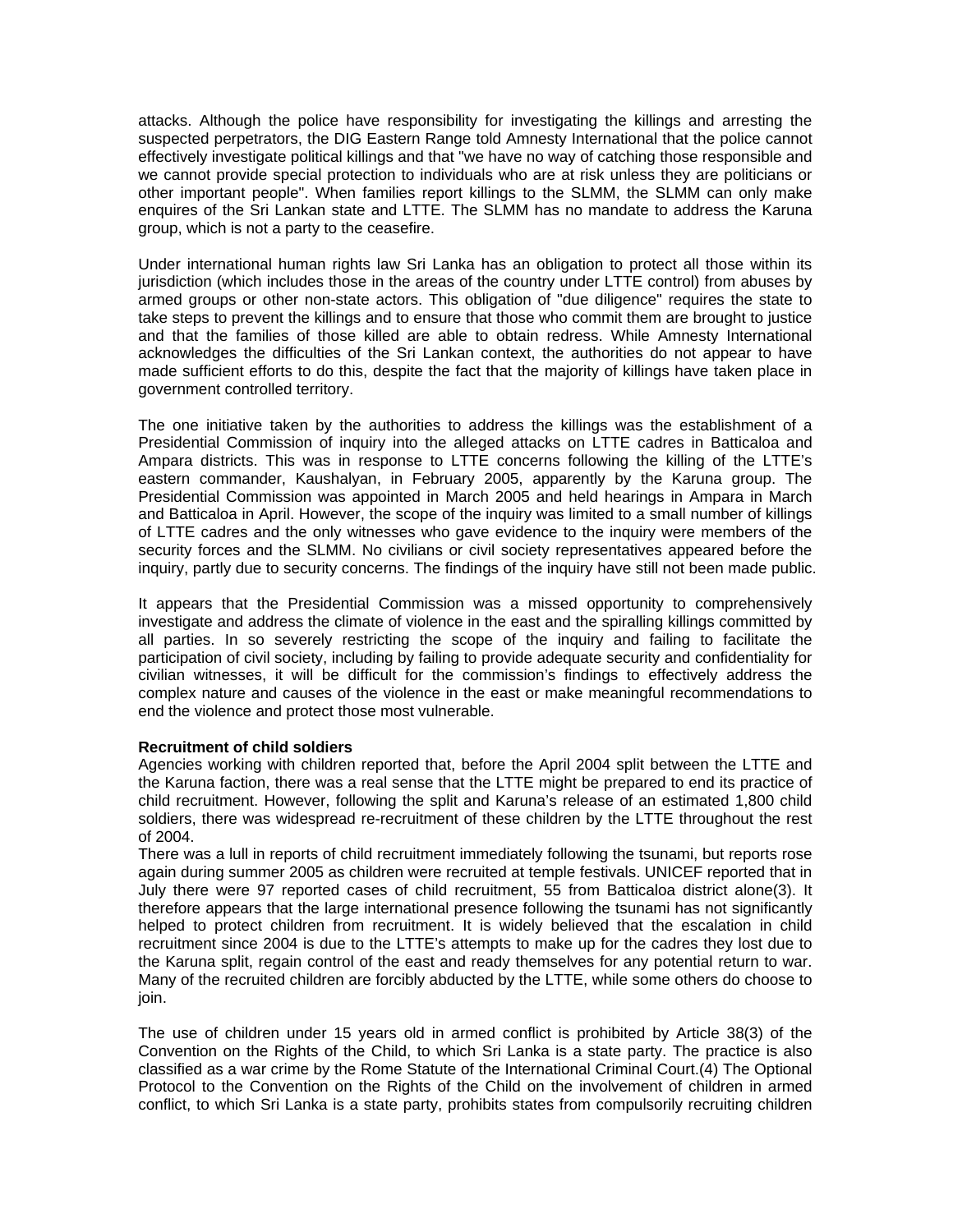under 18 into their armed forces, and places an obligation on states to take all feasible measures to prevent non-state armed groups from recruiting (including voluntarily) and making use of children under 18 in hostilities. Such measures should include the adoption of legal measures to prevent and criminalize such practices.

The Action Plan for Children Affected by War, signed in 2002 by the Government of Sri Lanka, LTTE, UN agencies and NGOs, was intended to provide comprehensive support for conflict affected children and included a framework for the release and re-integration of child soldiers. However, much of the Action Plan has not been implemented and the LTTE has failed to live up to its commitments to end recruitment and release children in meaningful numbers. The transit centres built to house released children have rarely been used and local people Amnesty International met with in the east expressed a sense of frustration and hopelessness at the continued recruitment.

In Batticaloa district, parents told Amnesty International that child recruitment by the LTTE is widespread in government controlled areas and that it is mostly children over 14 years old who are being taken. Local people and agencies working with children believe that less recruitment is taking place in LTTE controlled areas, even allowing for the fact that it is more difficult for families living in LTTE areas to report incidents to UNICEF or other human rights organizations. Parents described how children are being recruited at particular roadside junctions and named the LTTE cadres they believe are responsible. They also reported that the Karuna group is forcibly recruiting children, although there is little concrete information available on this and people appeared afraid to talk about it.

Those with teenage children reported being afraid that their children may be recruited by the LTTE and accordingly some had sent children away to live with relatives in other areas or withdrawn their children from school in the hope of preventing recruitment.

In Batticaloa district, local people told Amnesty International delegates that eight children were abducted by the LTTE from Sittandy, Batticaloa, on the afternoon of 22 August 2005. They also reported that eight children were abducted on the night of 4 August and four children were abducted on the morning of 8 August, from Morakotanchenai, Batticaloa.

Amnesty International delegates raised the issue of child abduction and recruitment with the police in Batticaloa and asked what measures were being taken to protect children. Police officials agreed that child recruitment is a serious problem, but rebutted the suggestion that it is taking place in any particular location or that increased police presence in any particular area may help protect children against recruitment.

In Trincomalee district, organisations working with children informed Amnesty International that most recent reports of child recruitment were from Trincomalee town, with fewer reports from LTTE controlled areas. As in Batticaloa, it was reported that most children being recruited are in their mid to late teens.

During Amnesty International's visit, on 23 August, the LTTE released 21 15-17 year old child soldiers to the NESOHR(5). Since then, there have been some further releases to NESOHR. While these are welcome, such occasional small-scale releases are far from the comprehensive demobilization of child soldiers envisaged in the Action Plan, and required under international law. Likewise, the release to NESOHR does not follow the mechanisms for release laid out in the Action Plan. Local NGOs told Amnesty International delegates that despite the LTTE's reluctance to formally release children, it does allow some children to run away, particularly those whose cases have been repeatedly raised by UNICEF or other agencies. By allowing children to run away, the LTTE is denying them a formal release - including release papers that prove they have been released and help protect them from re-recruitment - leaving open the option to re-recruit them in future if needed.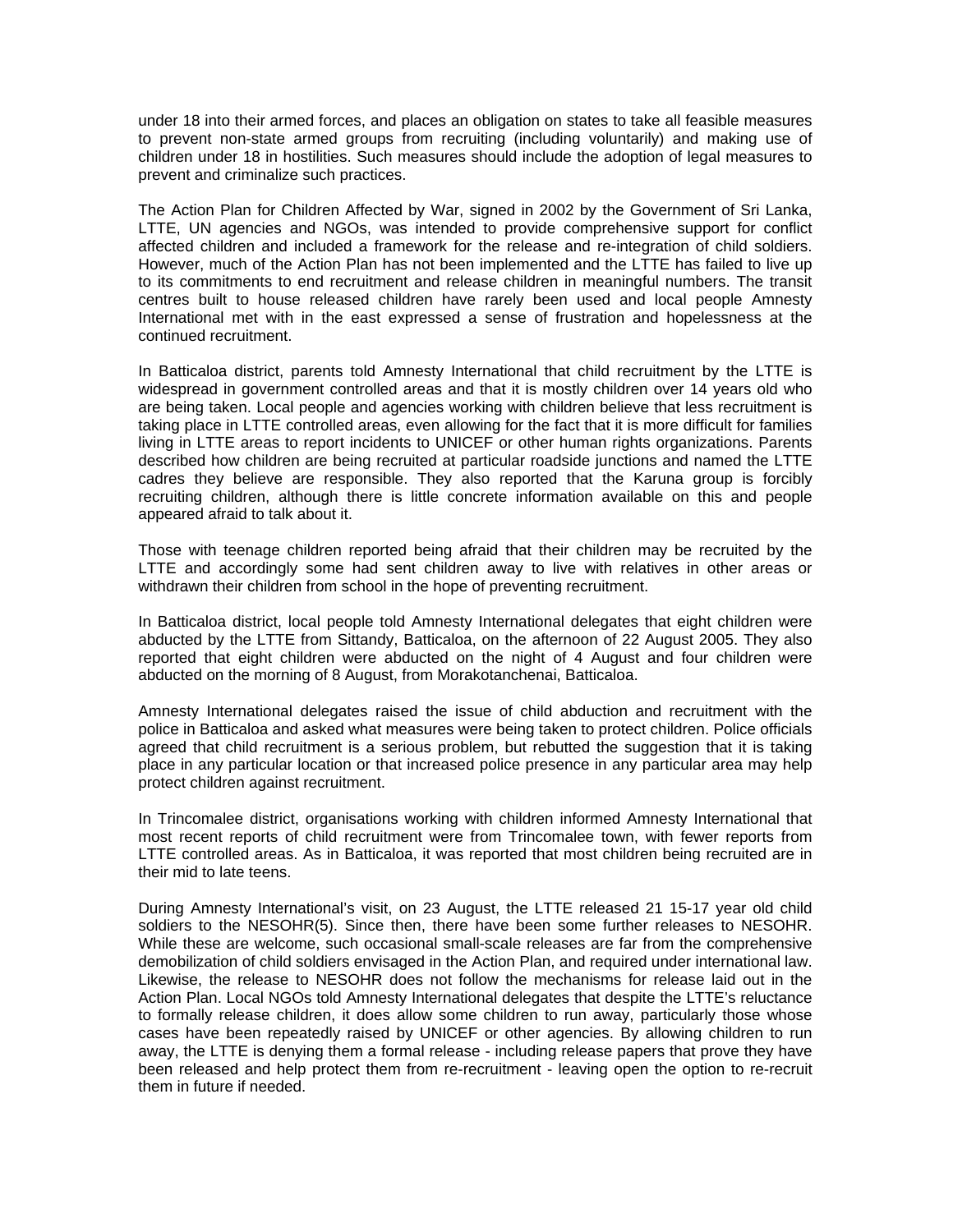Amnesty International delegates spoke to one mother who alleged that her underage son had been recruited by the LTTE in July 2005.

Her son had gone to run some errands and then to visit relatives. When he did not return the next day his mother realised that he may have been recruited and went to the LTTE controlled area to enquire about him. LTTE officials reportedly told her that her son had voluntarily joined the LTTE forces and had been sent for training. They asked for her address and requested that she sign a blank piece of paper.

The mother later heard that some other boys who went missing at the same time as her son have since escaped from LTTE forces. She therefore enquired again about her son and an LTTE official told her that her son had also escaped. She still does not know the whereabouts of her son and fears that he may be either still with the LTTE or may have been taken into the custody of the security forces following his escape.

The mother has reported her son's suspected recruitment to the police, UNICEF, NHRC and ICRC.

Throughout the east, Amnesty International heard about new village based military training in LTTE controlled areas, in which all civilians aged 15 to 50 are compelled to participate. They also heard about a new type of six month residential military training, being run by the LTTE, after which people are allowed to continue their civilian lives, but remain available for military duties. It is not clear to what extent children are involved in these types of training, but given the history of child recruitment by the LTTE, there are concerns that these may prove further opportunities for child recruitment.

There is little recourse for families whose children have been recruited. Complaints directly to the LTTE do not usually produce results and where families report to external agencies, such as UNICEF or the SLMM, these agencies can raise the case with the LTTE but are unable to compel the LTTE to release the children. NGO representatives in Batticaloa told Amnesty International delegates that families are threatened by the LTTE not to report child recruitment and are told "if you report to the internationals you will only see the body of your child". Faced with such threats and with the inability of agencies to gain release, it is unsurprising that many cases of child recruitment go unreported.

Amnesty International raised concerns about child recruitment with the LTTE. In response the LTTE denied that it knowingly recruits children and stated that some children do seek to join the LTTE by disguising their age. LTTE officials claimed that once such children come to the notice of the LTTE they are immediately released and returned to their families. This is the answer that the LTTE has consistently given in response to questions about child recruitment; however, it is contradicted by the accounts of many parents and the reports of UNICEF and other organisations working with children.

#### **Abductions**

Amnesty International has received regular reports of abductions of adults by the LTTE following the 2004 split. Most of those abducted have reportedly been Tamil civilians whom the LTTE suspects of working against it or whom it wishes to interrogate. Some victims of abductions, who have since been released, have told Amnesty International how they were taken to LTTE camps and subjected to torture and ill treatment.

Local sources told Amnesty International that the actual number of abductions is far higher than reported, as many families do not report the abduction of a family member to any authority, but seek their release directly from the LTTE.

In Batticaloa district, Amnesty International delegates met with five women whose husbands or sons had been reportedly abducted by the LTTE (see Annex 1). All these women had enquired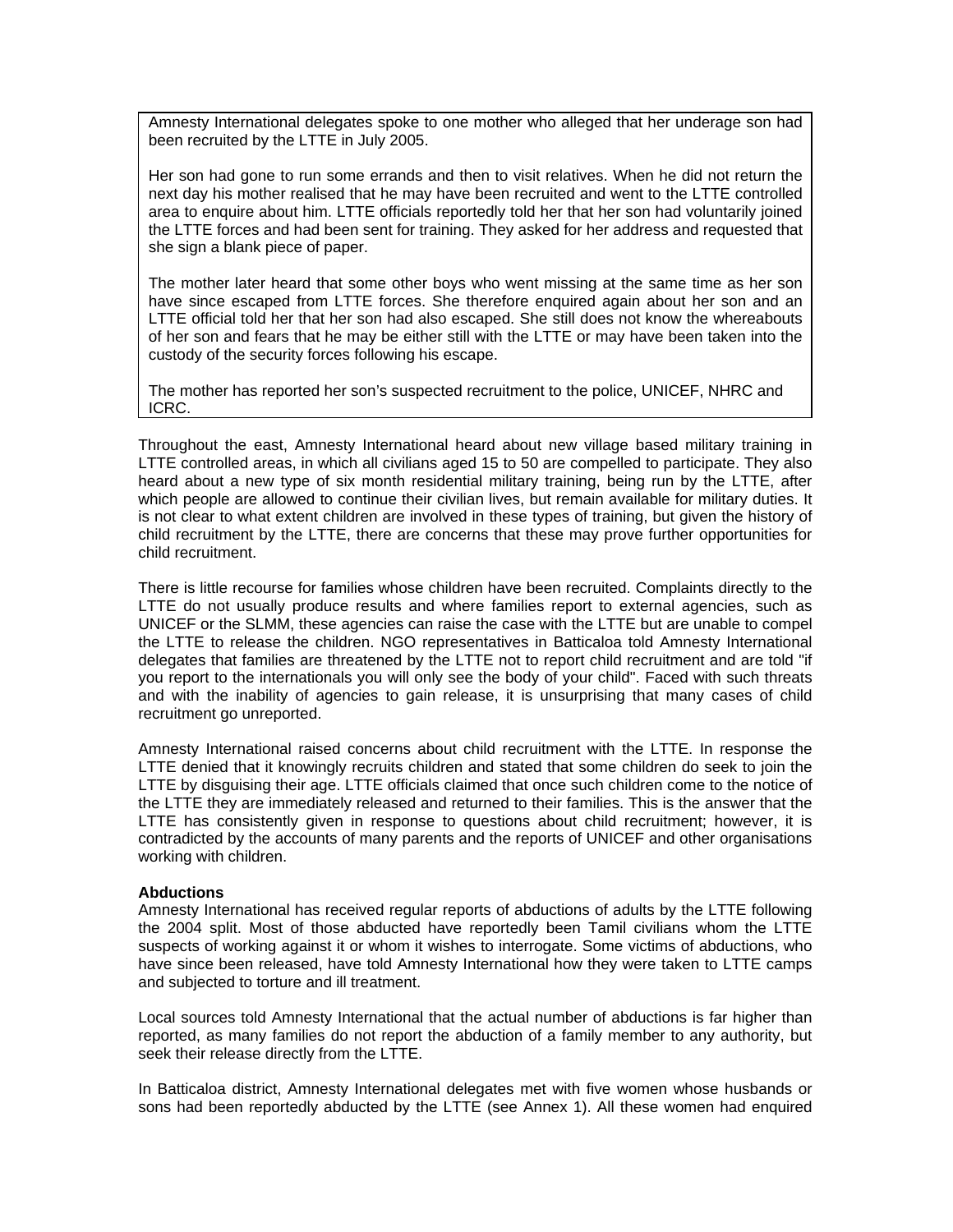with local LTTE officials, as well as reported the abduction to the ICRC, SLMM, National Human Rights Commission and Sri Lankan police. However, none had received any clarification of their family member's whereabouts from the LTTE, nor had there been any meaningful investigation by the police. The women told Amnesty International that in July 2005 they had made a collective representation to Father Karunaratnam, Chair of the NESOHR, who expressed surprise at the reported abductions and promised to investigate them. However, the women have not received any further information from the NESOHR. Amnesty International raised these cases with LTTE officials, who promised to investigate. The women have not subsequently received any further information from the LTTE.

Inhumane treatment of persons taking no part in the hostilities is prohibited by Common Article 3 of the Geneva Conventions. Contrary to this prohibition, many of those abducted are held for prolonged periods with no contact with their families. In addition, there are allegations that some of those abducted are subjected to torture and ill-treatment which, in addition to being a breach of Common Article 3, also constitutes a war crime under the Rome Statute(6). Abductions are prohibited under Article 1.2 of the CFA.

It is reported that, in addition to abducting those that it suspects of opposing it, the LTTE also forcibly recruits adults into its forces, with young adults who were disbanded by Karuna following the split being particularly targeted. Local sources reported that young men demobilized by Karuna are leaving the east and many are attempting to travel abroad in order to escape harassment and forced re-recruitment by the LTTE. Local NGOs told Amnesty International that while previously only unmarried people had been recruited, married people are now being forcibly recruited and the LTTE is telling local populations that being married is no protection from recruitment.

Amnesty International heard unconfirmed reports that Karuna's group has also been forcibly recruiting adults but no concrete evidence was available on this. Some agencies in Batticaloa reported that local people are being offered money, both by the LTTE and the Karuna group, to join their respective forces.

While UNICEF is mandated to collect reports of child recruitment and provide protection and support to children and families, there is no agency responsible for supporting adults at risk of forced recruitment and the issue remains largely hidden.

#### **Harassment and extortion**

As well as facing the threat of direct violence, much of the population in the east experience regular intimidation, harassment and extortion, primarily by the LTTE, but also reportedly by the Karuna group. Intimidation, extortion and harassment are prohibited under the CFA.

On 2 August 2005, the LTTE held a rally in Batticaloa town, to which local businesspeople were told to bring their employees, teachers their students, and NGOs their beneficiaries. LTTE members travelled around the area collecting local people for the rally. However, local agencies told Amnesty International that the Karuna group had been spreading a message that anyone who participated in the rally would be killed. While many people did ultimately attend the rally, participation was apparently less than at previous such rallies. This incident is a clear demonstration of how Tamil civilians are trapped between the LTTE and the Karuna group and, in being forced to comply with the demands of one, run the risk of retaliation by the other.

The population in the east also experience extortion by the LTTE. Extortion is prohibited under the CFA. Serious concerns about levels of extortion were raised with Amnesty International by Tamil and Muslim businesspeople. They reported that businesspeople and others with a substantial income are "taxed" 5-10 % of their income by the LTTE and that those who refused to pay face the threat of being harassed or abducted. Businesspeople described the problems that this poses for them, not just through loss of income, but also because they cannot show taxes to the LTTE on their records, causing administrative problems. It was reported that those returning from the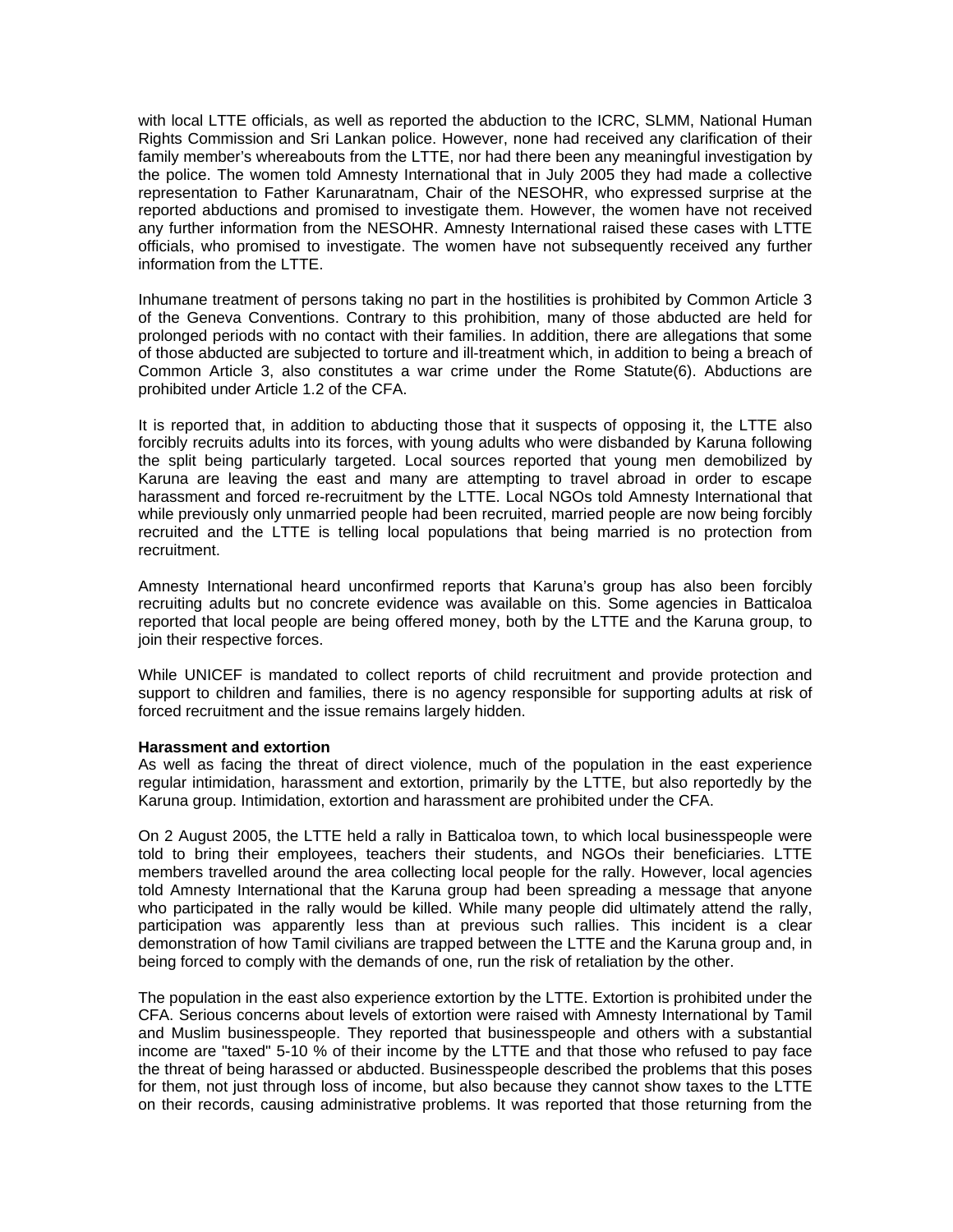Middle East, where many Sri Lankans migrate for work, are particularly targeted for extortion and that some people do not keep bank accounts because they believe the LTTE can access their account details.

Many people interviewed by Amnesty International in Batticaloa reported that the Karuna group is also taxing the local population. The DIG Eastern Range told Amnesty International that the police believe that the murdered woman whose body was found in the Central College Batticaloa may have been sent by the LTTE to collect information on which businesspeople in Batticaloa town are providing money to the Karuna group. This again illustrates the way in which civilians are caught between the two sides and those who experience extortion by the Karuna group may face threats from the LTTE.

## **The Muslim community**

There is a long history of distrust between the Tamil and Muslim communities living in the east of Sri Lanka(7). There has been a partial improvement in the relationship since the CFA as the LTTE has sought to assure the Muslim community that it does not pose a threat to them. As tensions in the east have escalated Muslims have faced serious violence. For example, a grenade attack on a mosque in Akkaraippattu, Batticaloa district, on 18 November 2005 killed four people and injured more than twenty. It is not clear who was responsible for this attack.

The Muslim communities that Amnesty International delegates met with in Ampara and Batticaloa districts all reported incidents of harassment by the LTTE and expressed concern that the insecure security environment following the LTTE split and the deterioration in the peace process have increased their vulnerability. Some Muslims reported feeling threatened by both the government and the LTTE. One man in Kalmunai, Ampara district, told Amnesty International delegates, "In Ampara nobody has security. The Sinhalese are afraid of the LTTE, the Tamils are afraid of the government and the Muslims are afraid of both." In addition, Muslim representatives expressed frustration at their exclusion from the peace negotiations(8) and their lack of equal inclusion in Post-Tsunami Operational Management Structure(9).

Muslim leaders alleged that their communities face a variety of threats and abuses, primarily from the LTTE. They reported that Muslim businesspeople have been warned by the LTTE not to do business in Tamil areas and that, due to the worsening security situation, Muslim farmers no longer feel safe to spend the night in their paddy fields as they used to. They reported widespread extortion by the LTTE, for example being forced to pay "taxes" on any timber that they cut. However, Muslim communities allege discrimination also by the local government authorities. Some representatives described how in July 2005, when a man from their community died, the district authorities refused to allow them to bury the body in the graveyard that they had previously used, saying that their burial rights had been withdrawn. While Amnesty International is not aware whether the local government had a legitimate reason for withdrawing the burial rights, it is clear that this community believes it to be an act of discrimination.

In Kattankudy, Batticaloa, a Muslim community, displaced to the coast by the conflict in 1990 and displaced again at the end of 2004 by the tsunami, has returned to its original pre-1990 land in Ollikalam, where they have established a tsunami IDP camp and hope to rebuild their original village.

Representatives of this community described to Amnesty International the harassment that they have been facing following their return to their original land. They reported being told by neighbouring Tamil villagers and the LTTE that, if they did not move from the area, their well would be poisoned and they may be killed.

The Muslim villagers described to Amnesty International delegates a number of recent incidents of harassment in their new camp. Recently, some strangers had come to the camp in the night and dug a grave that appeared to be a human grave. When the community saw the grave in the morning, they were very scared. However, when they dug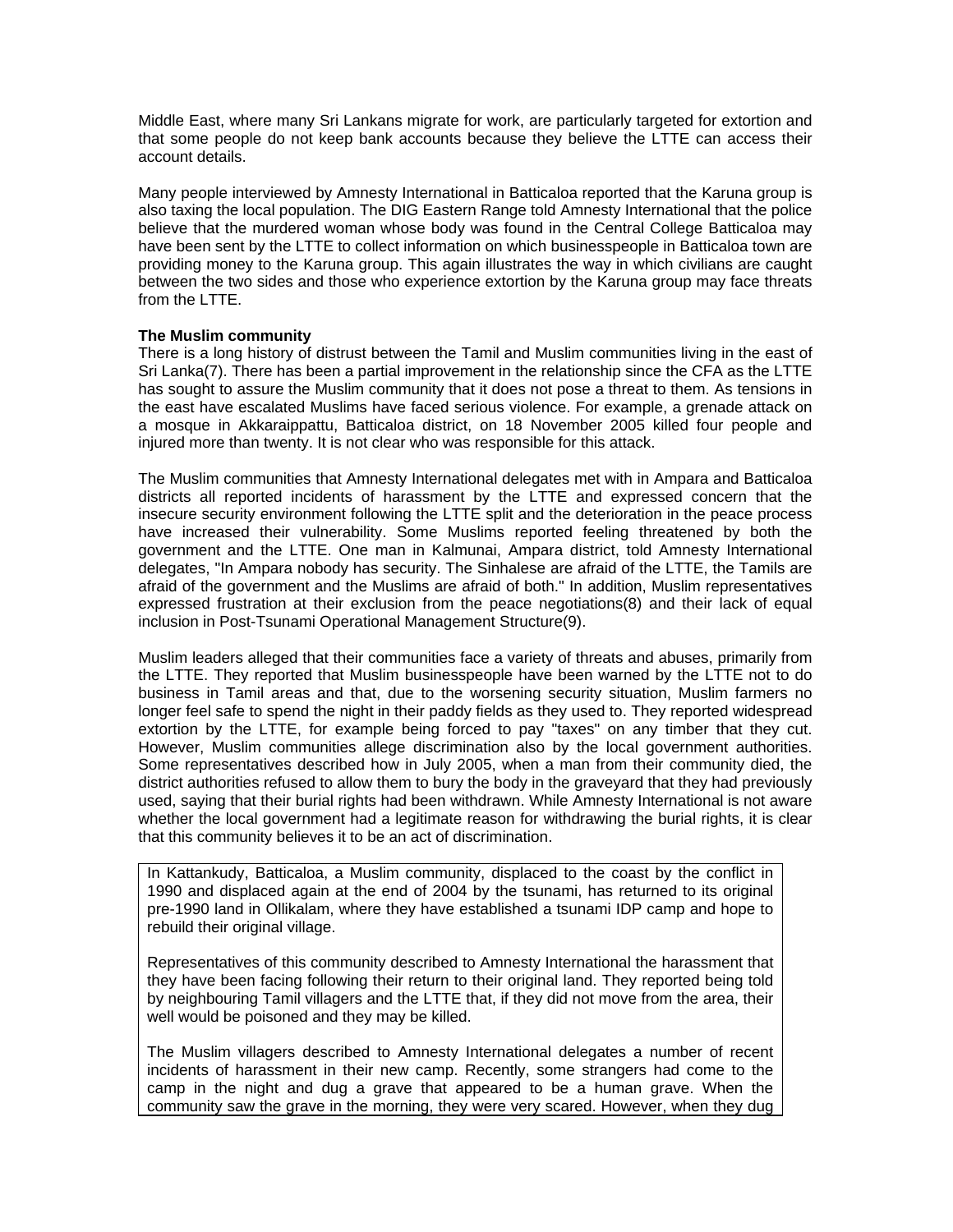up the body they discovered it was just a cow. Likewise, in August, the loudspeaker from the mosque in their camp was stolen. This loudspeaker is used not just for prayer, but also to call people to collect rations. Immediately before it was stolen there had been an incident in which the neighbouring Tamil population had tried to collect rations but were refused because they were not tsunami IDPs. The Muslim community feel that these acts are intended to intimidate them and drive them away.

The Muslim community in Kattankudy also described the failure of the police and local government to provide them with protection or support, including adequate government support to resettle on their original land. They reported that their complaints that their land had been encroached were ignored by the local authorities. They believe that this was due to LTTE influence over and threats against local government officials.

By far the biggest concern that the Muslim community expressed was regarding land. The issue of land has long been highly contentious and has fuelled much of the conflict among the three communities in the east. All three communities have in the past experienced displacement and loss of land due to conflict and have had their land encroached by other communities. For example, a substantial Sinhalese population was moved into the east by the Sri Lankan authorities, resulting in others being pushed from their land, while Muslim communities have also been driven away from their agricultural land in the interior and towards the coast by LTTE activities. Each community has deeply felt grievances regarding land.

The existing tension over land has been greatly exacerbated by the tsunami and the government's policy of relocation of all of those who lived within 200 metres from the average high water line(10). Each community told Amnesty International of their concern that others will use the relocation as an opportunity for further "land grabbing". This was most strongly expressed by the Muslim community in Batticaloa district, which was greatly concerned that the LTTE are using tsunami relocation to settle Tamil populations on what they claim is traditionally Muslim land. However, LTTE representatives also told Amnesty International that both Muslim and Sinhalese communities are using the tsunami relocation to settle what they claim is traditionally Tamil land.

#### **Climate of fear**

The tense and confused situation in the east, in which it is often unclear exactly who is a supporter of which group or who is responsible for particular human rights abuses, makes the situation very dangerous for local people trying to negotiate these uncertainties.

There have been increasing numbers of armed clashes between the LTTE and Sri Lankan security forces and between the LTTE and the Karuna group. The LTTE have stated that the Karuna group is being supported by the Sri Lankan army, something which appears possible given the Sri Lankan army's history of supporting rival Tamil armed groups. However, there is no information on exactly what form such support might take. Generally, little is known about the structure of the Karuna group and it is unclear whether it is a distinct group with its own camps or a more fluid network.

Other Tamil armed groups continue to be active, although to a far lesser extent than the Karuna group. For example, some recent killings in the north and east have been attributed to the Eelam People's Democratic Party (EPDP), including the killing of a Gramasevaka (local government official) on 19 October 2005 in Vavuniya district.

The LTTE, concerned by the many attacks on its cadres by the Karuna group, has closed many of its political offices in the east. While some local people reported this has provided the local community with more freedom and less scrutiny by the LTTE, others suggested that it has also cut off one of the potential avenues for complaint and redress for those who are the victims of LTTE abuses.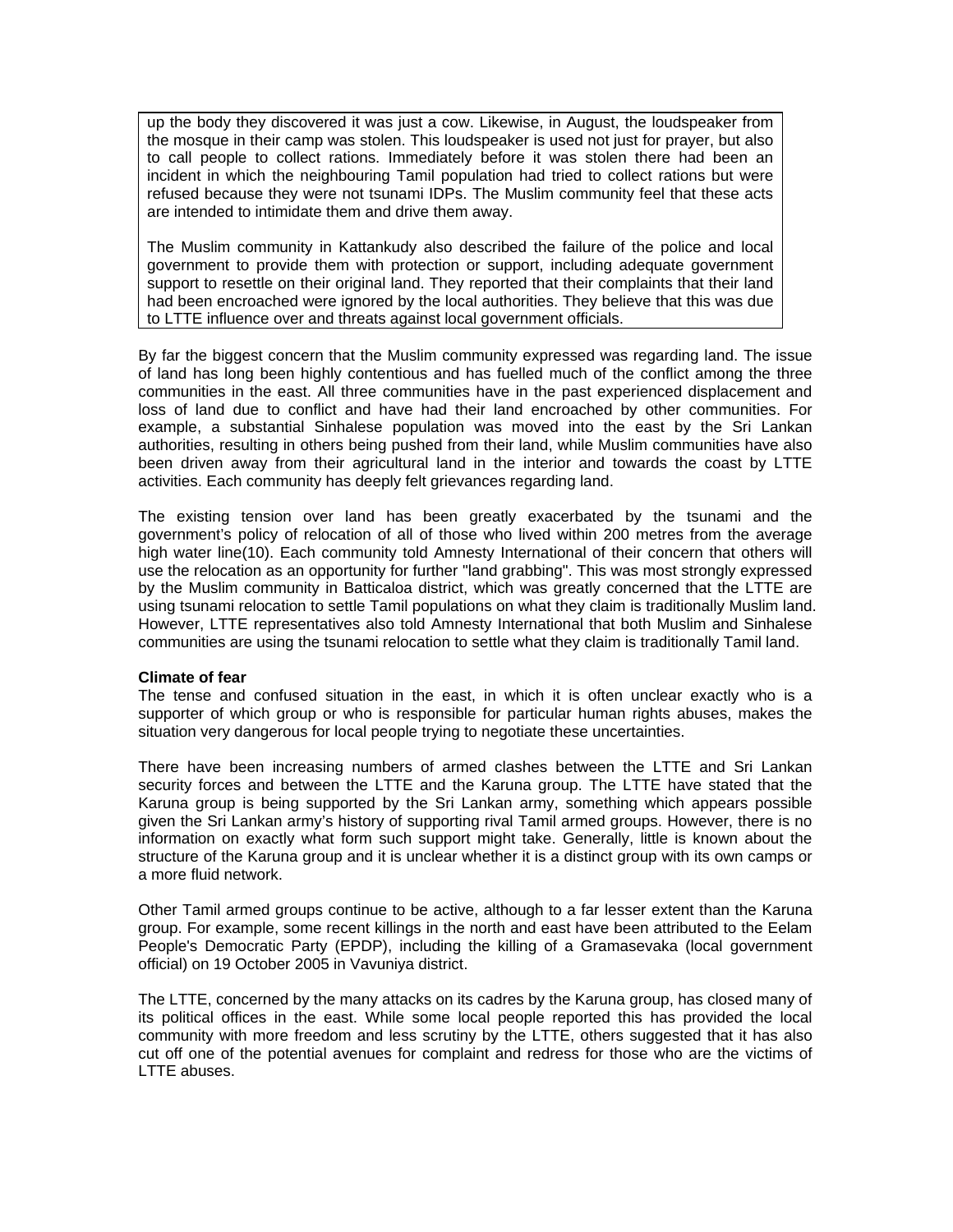The LTTE has been attempting to regain control of the east since the Karuna split in 2004 and local organisations reported that it is using the tsunami reconstruction process as an opportunity to do this. According to reports, local NGOs in the east are coming under pressure to work with the Tamil Rehabilitation Organisation (TRO)(11) in tsunami reconstruction activities and the LTTE is also seeking to attract more NGOs and development organisations into the areas under its control. Local NGOs told Amnesty International delegates that their activities are increasingly restricted by the LTTE and they are frightened to work in LTTE controlled areas. Local organisations reported that the LTTE/TRO domination of the tsunami response is significantly reducing the space for independent civil society.

The civilian population is suffering the most in this situation, as they come under pressure from all sides and face a continual threat of violence. Families and communities are split as they are caught up in the rivalry between the LTTE and the Karuna group. Moreover, the tsunami has increased the civilian population's vulnerability to the violence and harassment. Families have been separated by the displacement, breaking down existing structures of protection, and people living in camps are highly visible and less able to hide.

Amnesty International delegates found that the civilians and representatives of local NGOs that they interviewed were afraid to speak openly and that most would only talk about the intimidation and violence on condition of anonymity. This silencing of civil society and the local population is extremely problematic, especially given that a large-scale post-tsunami reconstruction process is underway and it is vital that the local community are able to freely participate in consultations and express their views and needs.

Many people reported to Amnesty International that people living in the east are trying to leave the area in order to escape the intimidation and violence. Likewise, local agencies working with conflict IDPs reported that many of those who had been resettled in LTTE controlled areas following the CFA are now leaving their resettlement areas and returning to government controlled areas, as they are afraid of harassment, recruitment and killings. Local NGOs told Amnesty International delegates that people are afraid to participate in development programmes and are increasingly staying at home or within their local area.

The climate of fear was further increased by the declaration of a State of Emergency on 13 August 2005, in response to the killing of the Foreign Minister, Lakshman Kadirgamar, on 12 August. Tamil communities in all three eastern districts told Amnesty International that they had experienced increased harassment by the security forces following the declaration of the state of emergency, while local NGOs reported that increased roadblocks were causing delays in transporting aid and hindering access to LTTE controlled areas.

In Karaitivu, Ampara district, representatives from an IDP camp for Tamils displaced by the tsunami told Amnesty International delegates that they had faced heightened security problems following the declaration of the State of Emergency. In one incident, all the residents had to flee the camp in the middle of the night and hide outside the village because of firing near the camp by the police Special Task Force (STF). They reported that there were increased check points in the area and that they were more frequently being asked to show their identity cards by the security forces. Community representatives said that due to the security situation their children are no longer able to attend evening classes because, when coming home in the evening, they have heard shots or seen activity by the security forces and have had to hide in fields for some time rather than return directly home. A number of Tamil IDP communities reported that they are particularly vulnerable to security force harassment because they are living in temporary camps and that, if there was any incident nearby, the security forces would immediately search their camps.

When Amnesty International raised these concerns with the DIG Eastern Range, he stated that the state of emergency had not brought any change in policing or increase in roadblocks.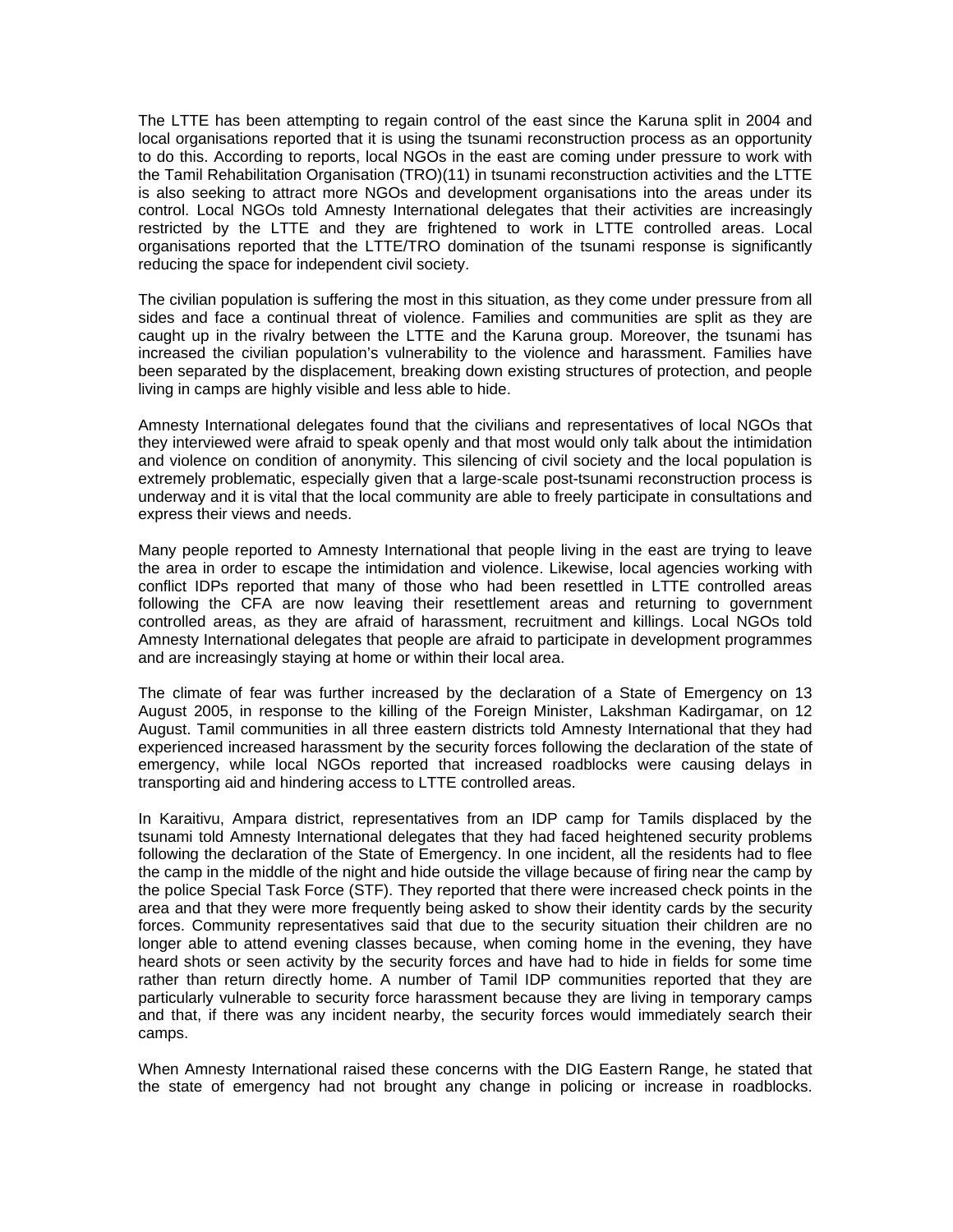However, the state of emergency, declared in a situation which is already so volatile, has unquestionably resulted in a heightened sense of fear.

## **Conclusion**

It is clear that, as the situation in the east - and now also in the north - deteriorates and civilians are increasingly targeted and caught up in the violence, the improvements in the human rights situation made since the signing of the CFA are being rapidly reversed. Comprehensive and urgent action is needed to address the situation. This must include a renewed commitment by the government and the LTTE to respect human rights and end abuses, as well as strong human rights investigation, monitoring and documentation.

There are a number of existing bodies addressing human rights concerns in Sri Lanka, each of which play an important role, but none of which has the comprehensive mandate or access necessary to effectively carry out human rights monitoring across the north and east. The SLMM is limited to monitoring breaches of the CFA and does not have investigative powers. It also faces heavy criticism from some elements of Sinhalese polity and civil society. The NHRC, which both parties to the conflict identified at the last round of talks as the body that should play the lead role in monitoring human rights throughout the country, has itself acknowledged that this is not possible and that no national human rights entity can effectively monitor human rights in the north and east. In 2004 the LTTE established the NESOHR to monitor the human rights situation in the north and east. However this body has limited autonomy, and capacity and security constraints restrict its access to the east. In addition to these bodies, UN agencies including UNICEF and UNHCR monitor and document human rights abuses, but only in the areas of their mandate.

At the last round of talks in April 2003 the human rights adviser to the peace process, Ian Martin, was asked to draw up a human rights declaration to be adopted by both parties as the basis of further monitoring. However, when the LTTE withdrew from the talks plans for human rights monitoring as part of the peace process did not proceed any further. In the light of the deteriorating human rights situation and the continued failure to restart peace talks, it is clear that new models need to be developed for effective human rights monitoring.

## **Recommendations**

- The LTTE and other armed groups must end all abuses, including, killings of civilians, abductions and torture and ill-treatment, in accordance with their obligations under international humanitarian law.
- The LTTE must immediately demobilise and end the recruitment and use of child soldiers under the age of 18. The government of Sri Lanka should take all feasible steps to ensure that it does so, in line with its obligations as a party to the Optional Protocol to the Convention on the Rights of the Child on the involvement of children in armed conflict, including by putting in place legal measures to prevent and criminalise the practice.
- The government of Sri Lanka must take all possible steps to protect the civilian population by doing all it can to put a stop to abuses by armed groups, bring the perpetrators to justice in accordance with international fair trial standards and ensure that the victims obtain reparation and redress.
- An effective international human rights monitoring presence must be established. This should ensure unhindered access by human rights monitors to both government and LTTE controlled areas; facilitate the systematic independent investigation and documentation of abuses; provide support and training to local human rights bodies; and act as a respected, senior interlocutor on human rights with the parties to the conflict.
- There must be an effective independent investigation into all alleged killings by the security forces and armed groups in the north and east. It should be mandated to establish the facts and conduct an analysis within a framework of relevant international law, and its recommendations should include measures to provide redress for past abuses, including bringing perpetrators to justice, as well as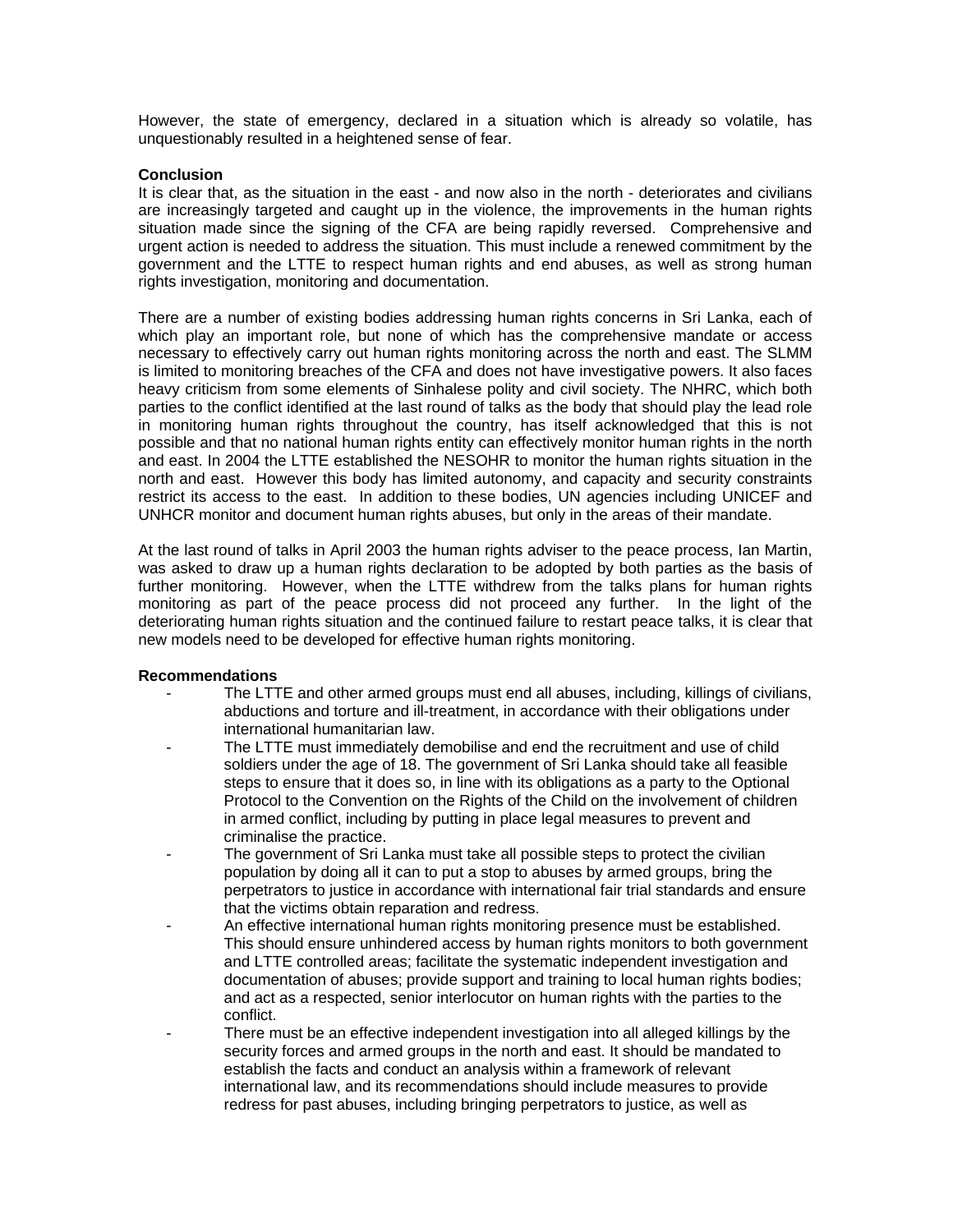- measures to prevent such abuses in the future. Its conclusions and recommendations should be made public.
- When peace negotiations recommence, all parties must give priority to including a comprehensive human rights agreement as a key element.

## **Annex 1 – Alleged cases of abduction by the LTTE reported to Amnesty International in Batticaloa, August 2005**

## **Sabaratnam Navaratnam**

Sabaratnam Navaratnam, aged 39, a driver and mechanic, was allegedly abducted by the LTTE on 21 June 2003. He was reportedly taken from his home in Batticaloa district by a man who told him that an official from the LTTE intelligence wing wanted his assistance in buying a car. He never returned.

According to his family, Sabaratnam had no previous relationship with the LTTE and the family have not experienced any problems with the LTTE in the past.

A month after his abduction, following enquiries by the family, LTTE officials apparently admitted that he had been taken by the LTTE and that he would be released following an inquiry. However, Sabaratnam's wife later met with a different LTTE official who informed her that it would take three years to release her husband. Then in February 2004, after many efforts to meet with senior local LTTE officials, Sabaratnam's wife was finally told by an LTTE official that her husband is one of a group of 60 people being detained by the LTTE. However, the LTTE official did not tell her where or why he is being held.

Sabaratnam's family reported his abduction to the police, the ICRC, SLMM and NESHOR.

#### **Sivasubramaniam Nesarasa**

Sivasubramaniam Nesarasa, aged 27, was allegedly abducted by the LTTE on 12 November 2000, from Kaluwankerny, Batticaloa district where he had gone to collect wood. His mother, Kathiramalai Kanmani, was informed of the abduction by a witness, who told her that four LTTE cadres had taken her son away.

Following Sivasubramaniam's abduction, his mother repeatedly met with LTTE officials to ask about her son's whereabouts, but the officials either denied that he had been taken or told her that they did not know about her son's case. Eventually, she was told by an LTTE official that her son had been charged by the LTTE with beating someone. In April 2004 she was told that her son had been taken to an LTTE controlled area in the north. Sivasubramaniam's mother believes that he was abducted because he had refused to join the LTTE.

Sivasubramaniam's family reported his abduction to the police, ICRC, NHRC and NESHOR.

## **Ganeshan Vasantha Reuban**

Ganeshan Vasantha Reuban, aged 26, was allegedly abducted on the evening of 9 September 2003 from Morakotanchenai, Batticaloa district. He was reportedly taken away on a motorbike by a member of the LTTE intelligence wing.

Following his abduction, Ganeshan's mother, Veerapaththiran Vasantha, was told by the LTTE that that he had been taken to Pangudaveli. When she went there to enquire about him LTTE officials told her that they were holding her son but that they would release him soon. However, Ganeshan has still not been released. His mother has been told by LTTE officials that there is "a problem", but that he will be released following an inquiry.

The family have reported Ganeshan's abduction to the police, ICRC, SLMM and NESHOR.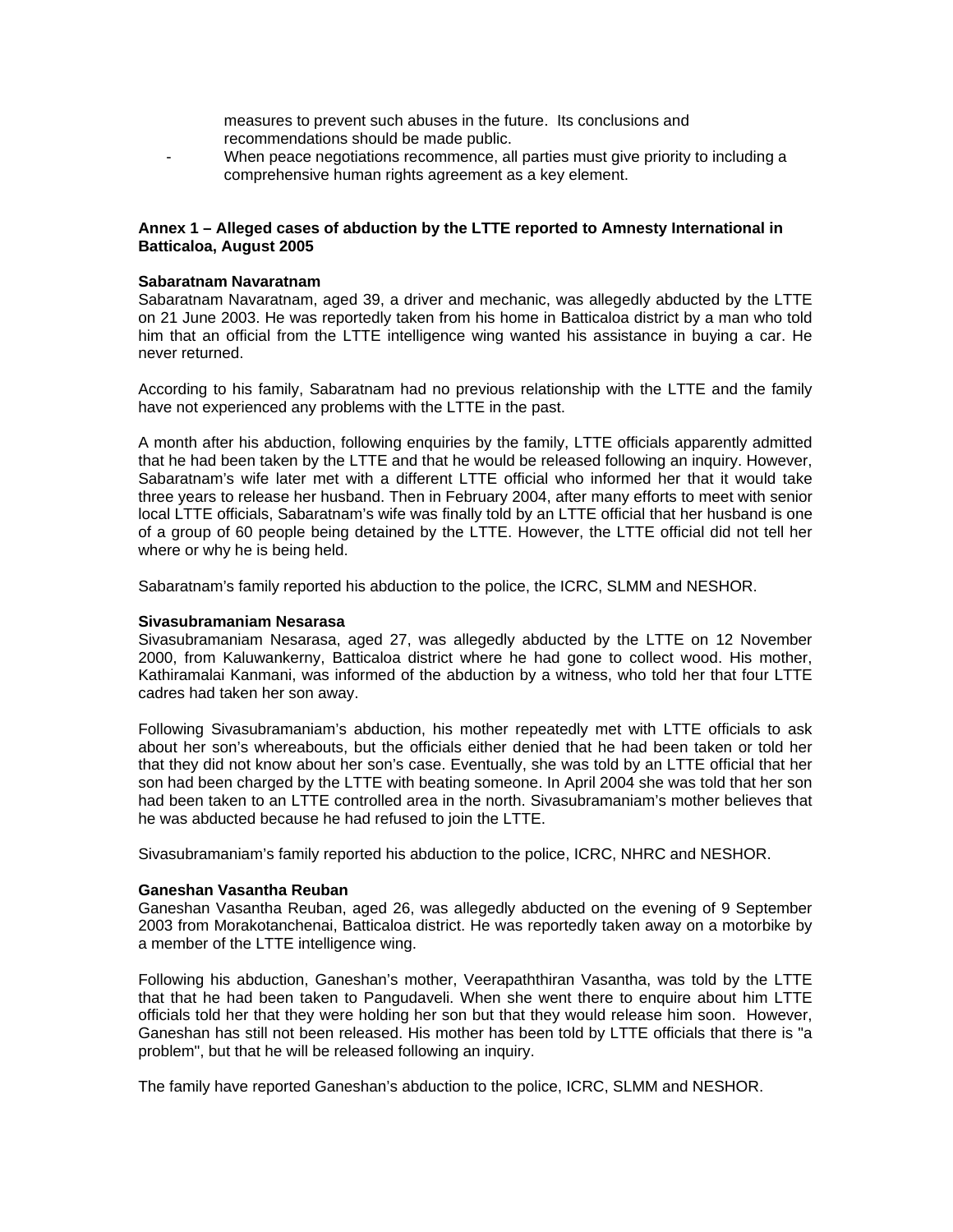### **Alex Christopher Michael**

Alex Christopher Michael, aged 32, was reportedly abducted on 23 January 2002 by two members of the LTTE political wing.

The day after his arrest, Alex's wife met with the LTTE political wing officials who admitted to taking him and who reportedly told her that they had handed him over to the LTTE intelligence wing. Following this Alex's wife made repeated attempts to meet LTTE officials about the case, but was consistently told that they would make inquiries and let her know.

In September 2004, a man who had been abducted by the LTTE, but later released, told Alex's wife that her husband was in the Vanni. Alex's wife believes that her husband, who comes from Colombo, is being held as punishment for refusing to help the LTTE in its operations in Colombo. The family have reported Alex's abduction to the ICRC, SLMM and NESHOR.

### **Kanapathipillai Devadas**

Kanapathipillai Devadas, aged 28, was reportedly taken from his home in Batticaloa district on the night of 19 July 2002 by four LTTE cadres. He had previously been an LTTE cadre for six years before surrendering to the security forces. Following his surrender he had worked for the security forces.

Following his arrest, Kanapathipillai's wife met with local officials from the LTTE political wing who told her that her husband was in Karadiyanaru. However, when she went there to enquire she was told by a member of the LTTE intelligence wing that he was not being held there. Despite persistent enquiries by the family there has been no further information from the LTTE on Kanapathipillai's whereabouts.

Kanapathipillai Devadas's wife reported his abduction to the police, ICRC, SLMM and NESHOR.

#### **Ganeshan Pulainthiran**

Ganeshan Pulainthiran was reportedly abducted by the LTTE on 4 May 2004, after he was summoned to attend an inquiry at LTTE offices in Illuppadichchenai, Batticaloa district. His wife was told that he would be released after this inquiry, but he was not.

Since his abduction, Ganeshan's wife has continually visited local LTTE offices to ask about his whereabouts, but has not been given any information.

The family have reported Ganeshan's abduction to the Non-Violent Peace Force, ICRC and NESHOR.

\*\*\*\*\*\*\*\*

(1) Article 2.1 of the CFA states that "the parties shall in accordance with international law abstain from hostile acts against the civilian population, including such acts as torture, intimidation, abduction, extortion and harassment." Article 1.2 states that parties will not engage in any offensive military operations, including "the firing of direct and indirect weapons, armed raids, ambushes, assassinations, abductions, destruction of civilian or military property, sabotage, suicide missions and activities by deep penetration units", among others.

(2) At the time of Amnesty International's visit in August 2005 approximately 350,000 people remained internally displaced by the conflict, living in camps across the north and east. Approximately 450,000 remained displaced by the tsunami, living in camps along the coast.

(3) UNICEF accepts that only a fraction of cases are reported to it. Therefore the total number of cases of child recruitment is likely to be far higher than these reported figures.